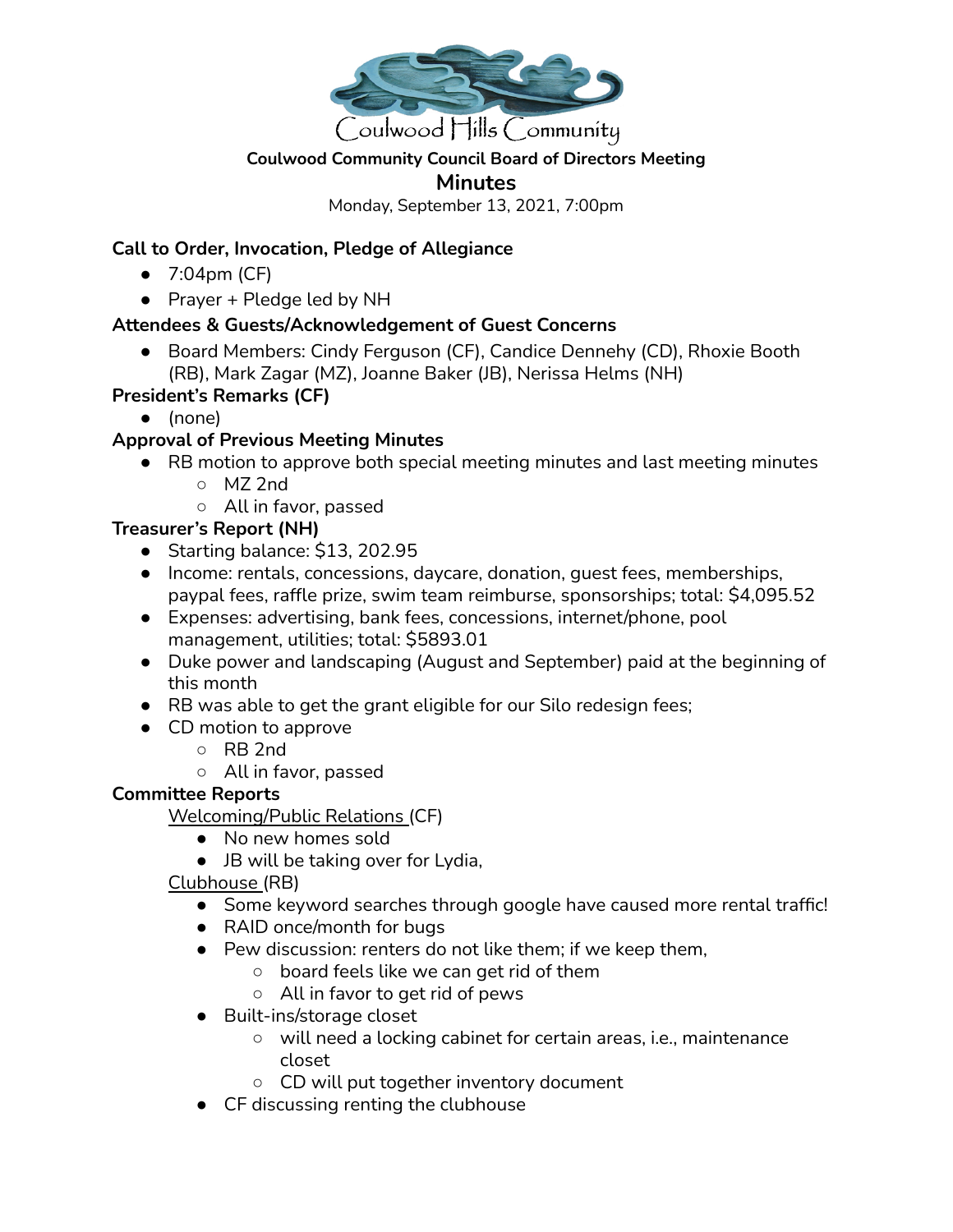- Discussed making timeslots, but organization between events would be dependent on board volunteers coordinating
- can increase fee for all day
- Motion to increase 2022 pricing to \$150 (members), \$250 (non-members)
	- NH 1st
	- JB 2nd
	- All in favor

Membership/Grievance

● no updates

Entertainment/Athletic

- \$227 from hamburger/hotdog event
- shutting down pool to-do list
	- Wanda stores the banners and the cash register at her office

Building/Grounds/Maintenance

- waiting to see what will happen for procedure to close up the pool and winterize with Trident
	- see about storing chairs inside, which is stated verbatim in our contract that they are responsible for doing that
	- need to photograph any flooding over the off season, NH recommends taking those to the city
- MZ will use remaining concrete around doggy station
- MZ will replace the lights outside the building
- MZ turned off water heater
- Workday: plan to paint soffit
	- October 16th is next workday
	- will be planned by Mark and Misty
	- may move to October 23rd

### **Unfinished Business**

- Update about cost of Christmas parade (CD); discuss whether to do
	- \$450 for permit, then \$125 for liability insurance
	- $\circ$  consideration for doing more of a trunk or treat style in the pool parking lot; will revisit next meeting
	- potentially make it a buy-in for advertising
	- consideration for closing off Coulwood Dr. from Kentberry to Fielding
	- will hand off to Bob (CF will discuss with him)
- Update about park redesign; need a contractor for quotes; potential November-December project (CD)
	- Marchitect has updated images
		- will need to make a separate time
		- do together with proposals
	- we need quotes from a contractor for new
		- Seth Wofford (S&W) + Maultsby's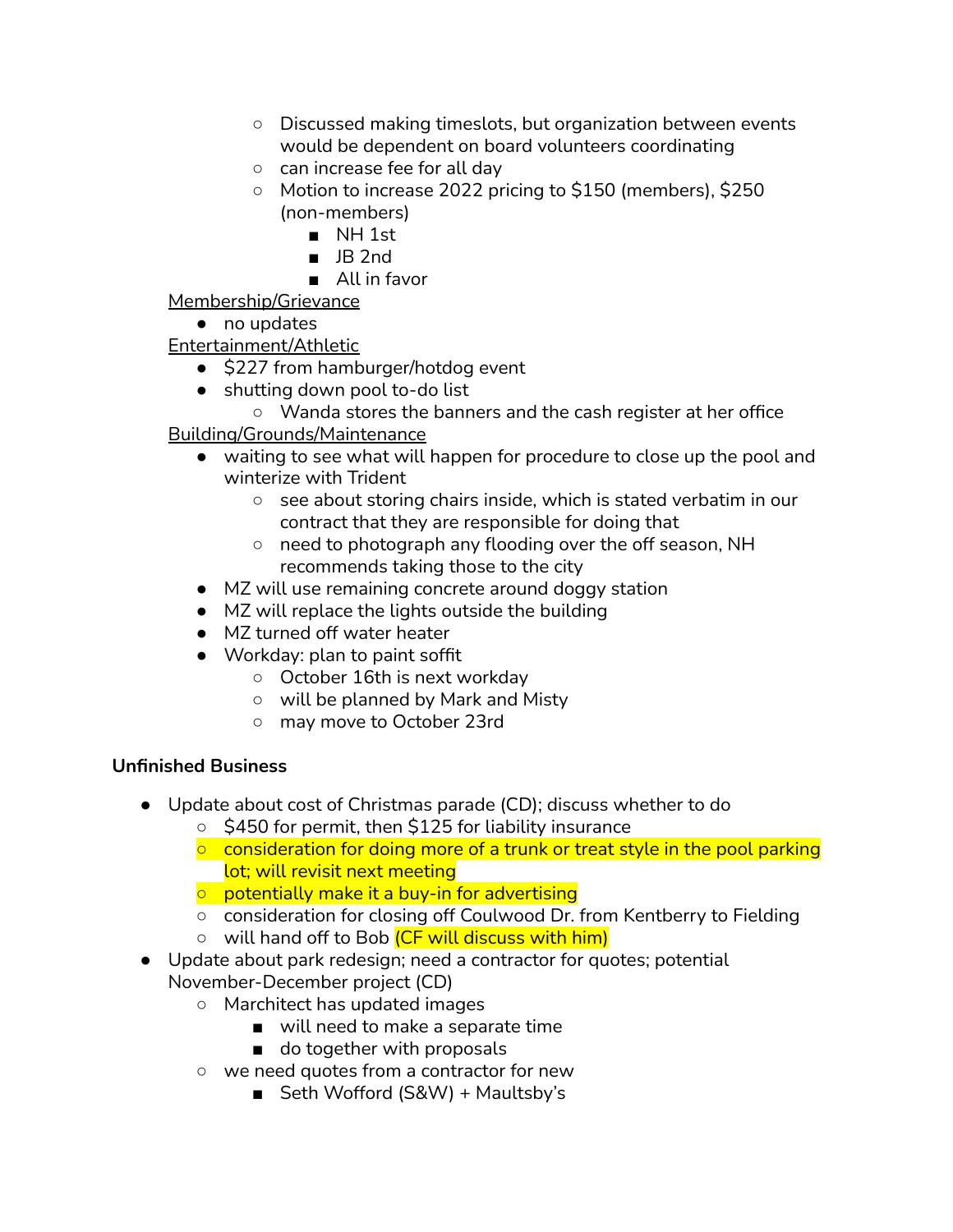- specific trades can reach out to CF
- CF will reach out to Cole G. for potential donation to make the stage the centerpiece
- JB motioned to move forward with student project
	- RB 2nd
	- All in favor
		- NH brought up that there are also dead trees to be removed near the parking lot

### **New Business**

- **●** Pool hours invoice (we do not have yet)
	- will need screenshot of schedule from Bridget
	- RB recommended that this be our last weekend, to give families heads up
	- Trident has not submitted a new contract for next year
- **●** Need to consider who will take over minutes if Candice is out with baby next meeting
	- JB will take over; CD will share templates and google folder
- Set up committee for increasing dues (NH)
	- registration fee consideration for new members or non-consecutive year members?
	- fees and pricing need to account for cost of operations
	- CF: pool membership needs to come with clubhouse rentals AND park AND event donations, etc for marketing of early bird and otherwise pricing; membership for the \*whole year\* (MZ)
		- JB: increase council memberships too
		- Committee volunteers: CF and NH; will discuss plan at upcoming meeting
- CF fundraiser ideas:
	- car show on grassy patch parking lot
	- tractor race clubhouse>back through Enwood
	- hay rides for kids
	- $\circ$  next pool season: adult swim in the evening (8-10/11pm) entry fee for adults; texas hold 'em, cornhole,
- NH updates about movie night (September 25th)
	- Secret Life of Pets is ahead, based on survey
	- still considering pizza: how to serve?
		- masked, gloved volunteer passing out
		- sanitizer on the table
		- MZ recommended using clubhouse for food set up and distribution
	- popcorn machine is bought
	- $\circ$  needs to set up sign up genius
	- sno-cone machine
	- leftover ice-cream